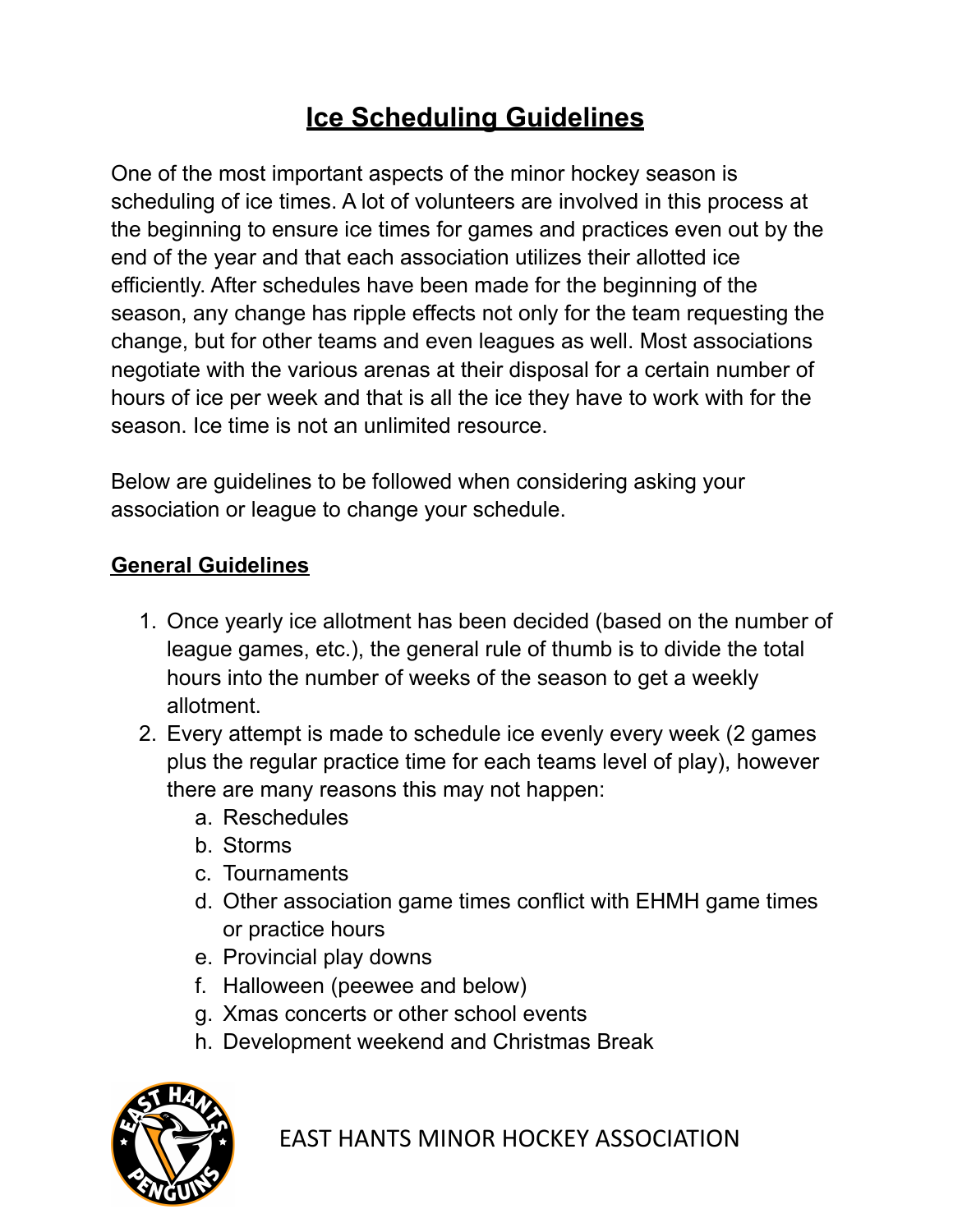- 3. The first point of contact for schedule conflicts or schedule inquiries is the divisional coordinator.
- 4. Hockey Nova Scotia has regulations around when ice times and game times can start for each level of play.
- 5. The ice scheduler will not schedule ice times or games under any circumstance outside of these regulations.
- 6. The ice scheduler is responsible for EHMH ice only.
- 7. The ice scheduler will not make exceptions to the schedule because:
	- a. Coach plays hockey on that particular night
	- b. Coach has another group of players outside of EHMHA that have ice that night
	- c. Player participates in another sport or other activity that same night
	- d. ETC.
- 8. Most importantly: Teams will get there yearly allotment before the hockey season ends, so if your team does not get a practice hour one week for a variety of reasons, your team will not lose it. You will get it back at a later date.

#### **Tournaments**

- 1. Practice rescheduling
	- a. Teams must notify the ice scheduler of tournament dates once their registration is confirmed. In order for the ice scheduler to even consider making a change to practice ice, a minimum of two weeks' notice is required, but please make every effort to give more than two weeks' notice.
	- b. Once a schedule is posted, teams are responsible for their scheduled ice. At that point, individual teams can contact other EHMHA teams to swap ice, however the scheduled ice will count against their yearly allotment. If ice is swapped between teams, the ice scheduler must be notified right away so the proper team is marked for the ice allotment.

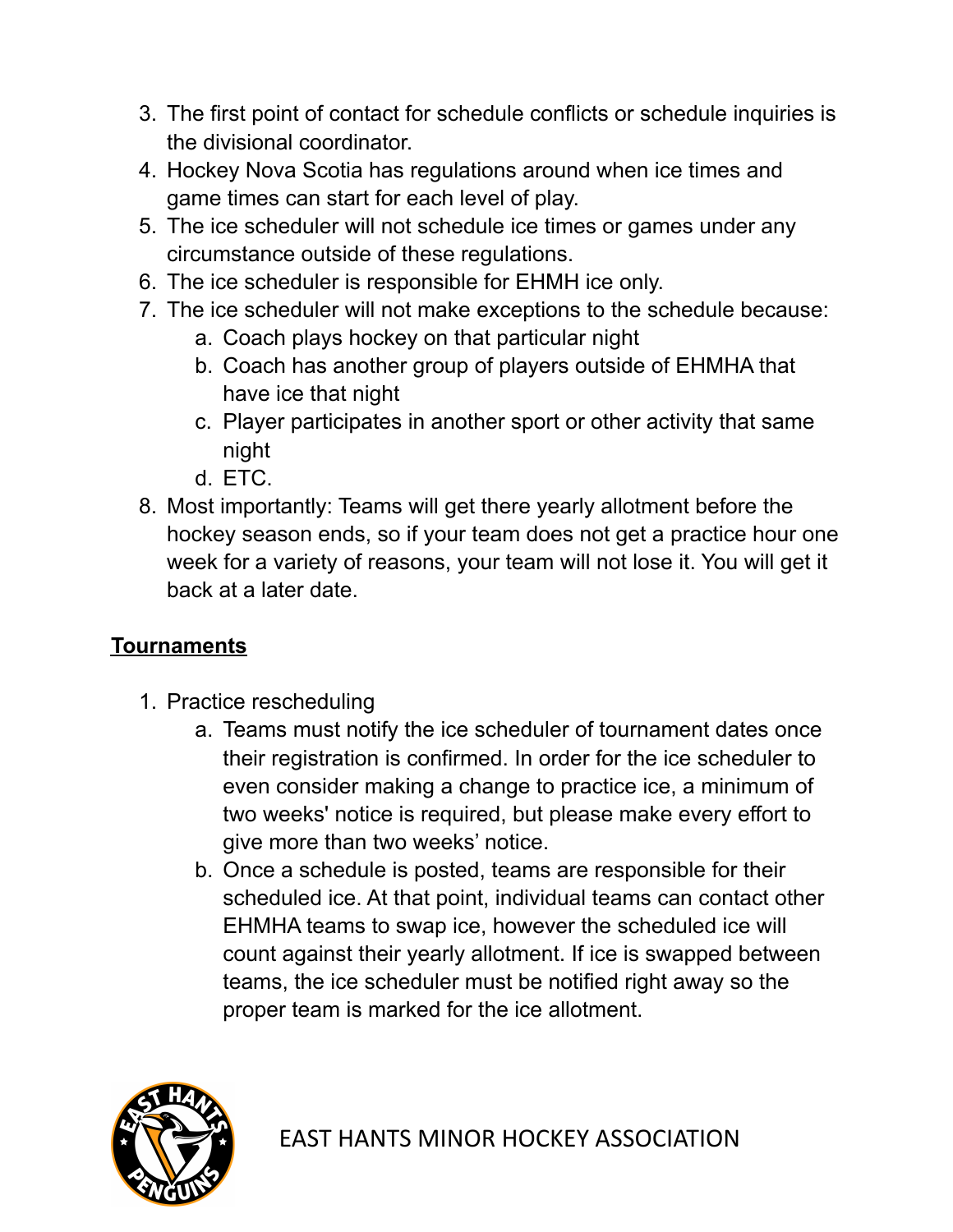- 2. League Game Rescheduling
	- a. Teams must notify their league representative of tournaments dates once their registration is confirmed. In order for the league scheduler to even consider making a change to game ice, a minimum of two weeks notice is required, but please make every effort to give more than two weeks' notice.
	- b. EHMHA representatives do not schedule or reschedule game ice. We can only request the change on the team's behalf.

#### **Exhibition Games**

- 1. Scheduled practice ice will not to be used for exhibition games under any circumstances.
- 2. Ice schedules will not be changed to accommodate exhibition games at home or away without a minimum two weeks advance notice.

### **Regular Season Games**

- 1. Ice schedulers for the leagues we participate in (CMHF, DWRHL, and SCFHHL) are responsible to meet timelines set forth by those leagues and Hockey Nova Scotia. These rules and regulations can be found on the league and the HNS websites.
- 2. The ice scheduler is solely responsible for ensuring ice availability for league games.
- 3. The ice scheduler is solely responsible for booking referees (and time keeper) for league games.
- 4. Team managers and coaches will not reschedule games by directly contacting other teams.
	- a. The ice scheduler and league representatives will reschedule all games when appropriate.
- 5. Teams must be prepared to play rescheduled games with a minimum of 24 hours notice as ice becomes available.

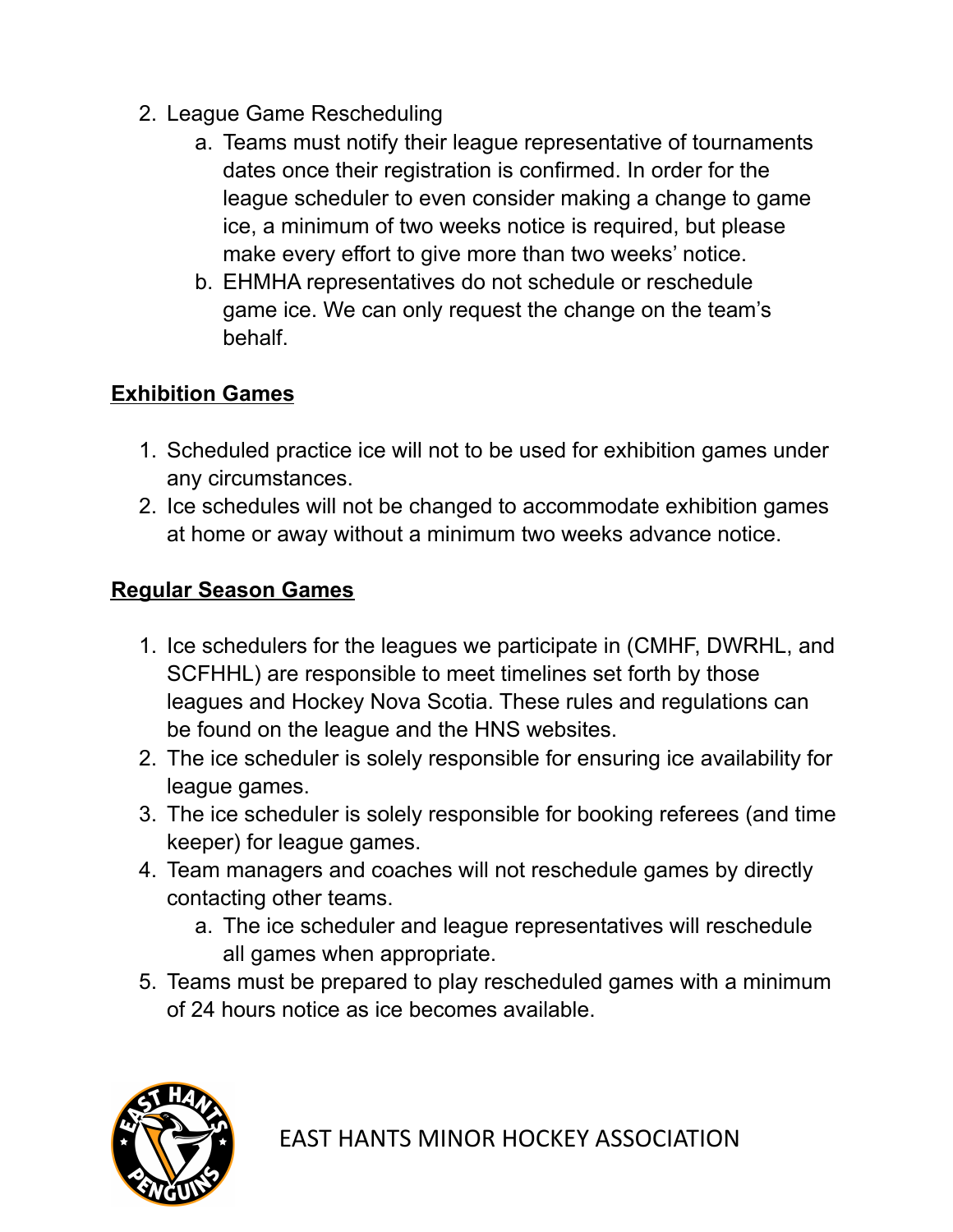- a. The ice scheduler will give as much notice as possible for rescheduled games.
- 6. If a rescheduled game creates a conflict with a practice, the ice scheduler will arrange for another team to fill the now vacant ice time so the game can be played.
- 7. Regular season games must be played on the scheduled times.
- 8. A game will only be cancelled at the discretion of the ice scheduler, the league, and/or the association based on the circumstances. (Example: severe snow storms)
- 9. If a team feels there are circumstances warranting a game cancellation, the manager or coach must contact the league representative with the details. The league representatives will contact their counterparts and make a decision whether or not to cancel the game.

## **Playoff Games (Provincial and League)**

- 1. Provincial playoff games have set time lines and are played on neutral ice as the first option.
- 2. If a provincial playoff game needs to be rescheduled for legitimate reasons, the ice scheduler and league representative will make the arrangements.
	- a. The home team is responsible for the makeup ice.
- 3. When a neutral ice provincial game is played during a team's normal game hour, that hour will count towards that team's yearly ice allotment. Example: U13 AAA game - TASA vs Halifax played in East Hants. East Hants U11 team takes the hit for the ice.
- 4. All provincial games, unless otherwise stated, are played to the end of the third period.
	- a. The rink clock cannot buzz you off.
	- b. Certain provincial games need to be played until a winner is decided, so game times may be extended.
		- i. If this is the case, extra ice will be allotted and that extra ice will count against the team's yearly allotment.



EAST HANTS MINOR HOCKEY ASSOCIATION